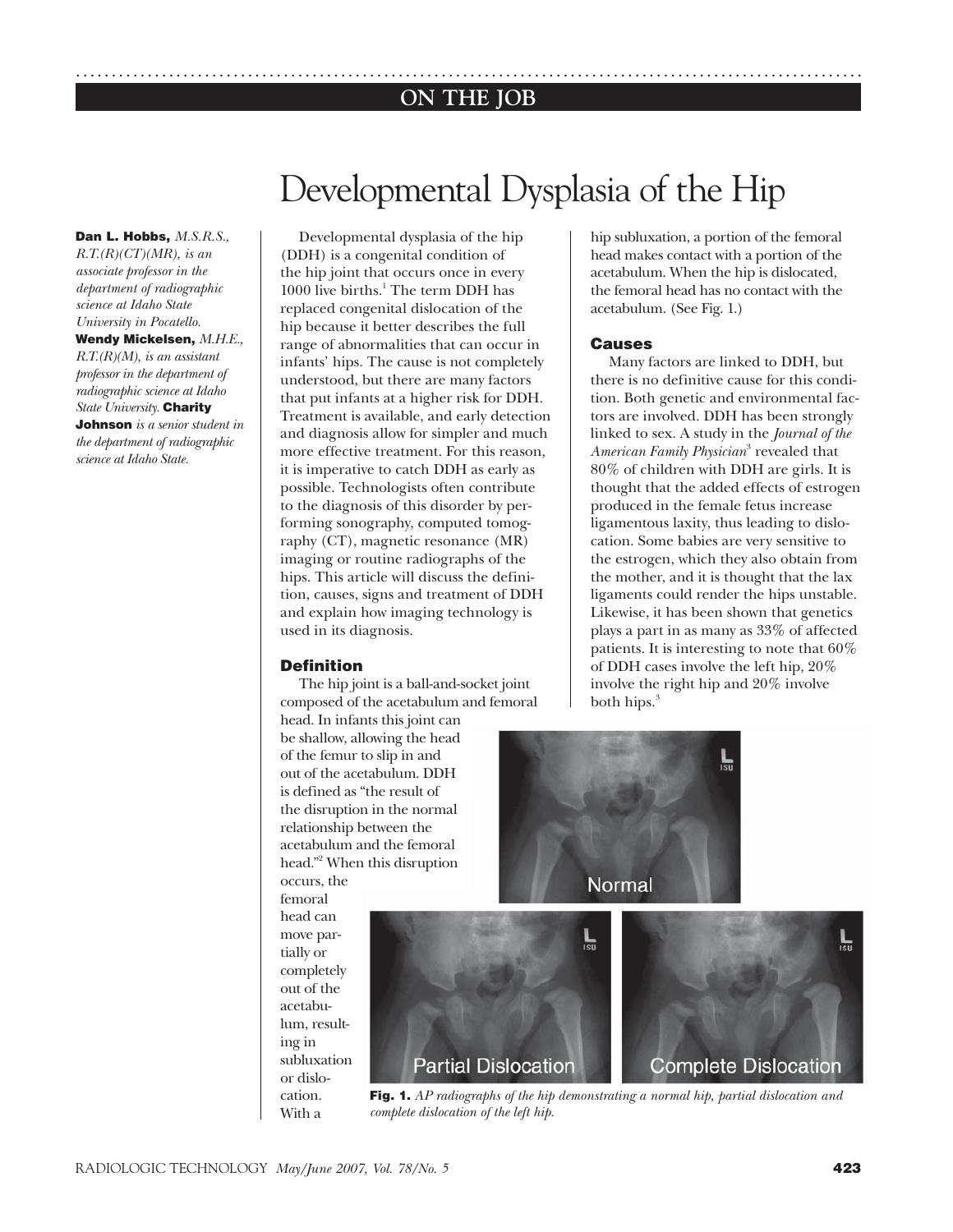Environmental factors also are implicated. Some investigators postulate that a tissue-relaxing hormone that helps to loosen the mother's ligaments during childbirth might loosen the baby's joints as well. Researchers hypothesize that the size of the mother's uterus and her parity are other environmental factors that affect hip development. First-time pregnancies occur in a uterus that has not been stretched, thus providing limited room for the baby to move. Consequently, first-born babies are at a higher risk for developing DDH.

..............................................................................................................

Breech delivery also can cause DDH and puts the baby at a higher risk because of the baby's position in the uterus.<sup>1</sup> According to Storer and Staggs,<sup>3</sup> breech babies are at higher risk because these infants can extend their knees with greater flexibility while in the uterus. This results in forces around the developing hamstring muscles that contribute to dislocations. Other causes are thought to be linked to syndromes such as metatarsus adductus, clubfoot deformity and congenital conditions.

#### **Signs**

Infants can have a variety of signs related to hip dysplasia. One common sign is the appearance of 1 leg being shorter than the other. This can cause an abnormal gait when the baby begins to walk. Likewise, the space between the infant's legs can appear wider than normal. Also, the leg with the dislocated hip can turn outward, and the folds in the skin of the thighs or buttocks can appear uneven. An audible sign of DDH is a "click" or "clunk" sound when the hips are manipulated by the pediatrician. Some of these signs can be noted at birth; however, if there are no outward manifestations, the pediatrician often uses screening maneuvers or medical imaging procedures to facilitate diagnosis.

#### **Diagnosis**

#### *Physical Screening Methods*

Physical examination is an important method in the diagnosis of DDH. Pediatricians use 2 kinds of maneuvers to screen newborns. The Barlow and Ortolani maneuvers are known as the gold standards for DDH screening. The Barlow maneuver is used to determine if a hip can be dislocated. The pediatrician flexes and adducts the femurs while applying gentle pressure downward. This maneuver can displace an unstable hip from the acetabulum.

The second screening is called the Ortolani maneuver. It is used to reduce a dislocated hip. During this

procedure, the pediatrician listens to the "hip click" while abducting the femur. This noise is the result of stretching and snapping of the joint capsule and tendons.<sup>2</sup> According to Hart, "When the test is positive, the femoral head will relocate into the acetabulum with a palpable and sometimes audible clunk."<sup>1</sup> An experienced physician can distinguish between the "click" and the "clunk" sounds. The clunk sound is indicative of an unstable hip.

These tests generally are used in infants younger than 4 months old. As infants mature, the Barlow and Ortolani maneuvers become less reliable. After this age, pediatricians use the Galeazzi sign to look for symptoms. This sign is an asymmetry of the skin caused by an apparent shortening of the thigh. It is most noticeable when the knees are flexed and held together. The pediatrician then compares the legs side by side. If 1 knee is in a lower position than the other, the femoral head is posterior to the acetabulum, indicating a dislocation. (See Fig. 2.)

#### *Diagnostic Imaging Methods*

Pediatricians often use several imaging modalities to help confirm and monitor DDH. These include ultrasound, CT, MR imaging and radiography. Sonography is preferred for infants who are 6 months old or younger because it is a safe, noninvasive method for imaging the hips. An advantage of sonography is that it uses sound waves instead of x-rays, so there is no exposure to ionizing radiation. Furthermore, "Ultrasonography is the study of choice to evaluate for DDH in infants younger than 6 months because it is capable of visualizing the cartilaginous anatomy of the femoral head and acetabulum."<sup>3</sup> It is more sensitive than the clinical examination and, unlike radiography, enables direct imaging of the cartilaginous portions of the femoral head and acetabulum. The disadvantage of ultrasound is that when the baby is 4 to 6 months old the femoral heads begin to ossify. This can result in overshadowing of the femoral head, which sometimes obscures the acetabulum. Because of this limitation, radiographs are recommended after 4 to 6 months of age.<sup>4</sup>

CT and MR are the imaging techniques of choice for postoperative hip evaluation. CT is useful in assessing the hip position, especially when a cast obscures part of the pelvis on radiographs. CT and MR images can be reconstructed into several orthogonal planes, providing another advantage to using these modalities. Occasionally, MR is used with arthrography to better show the soft tissues of the hip. Both modalities are reliable and can be used to determine the efficacy of reduction.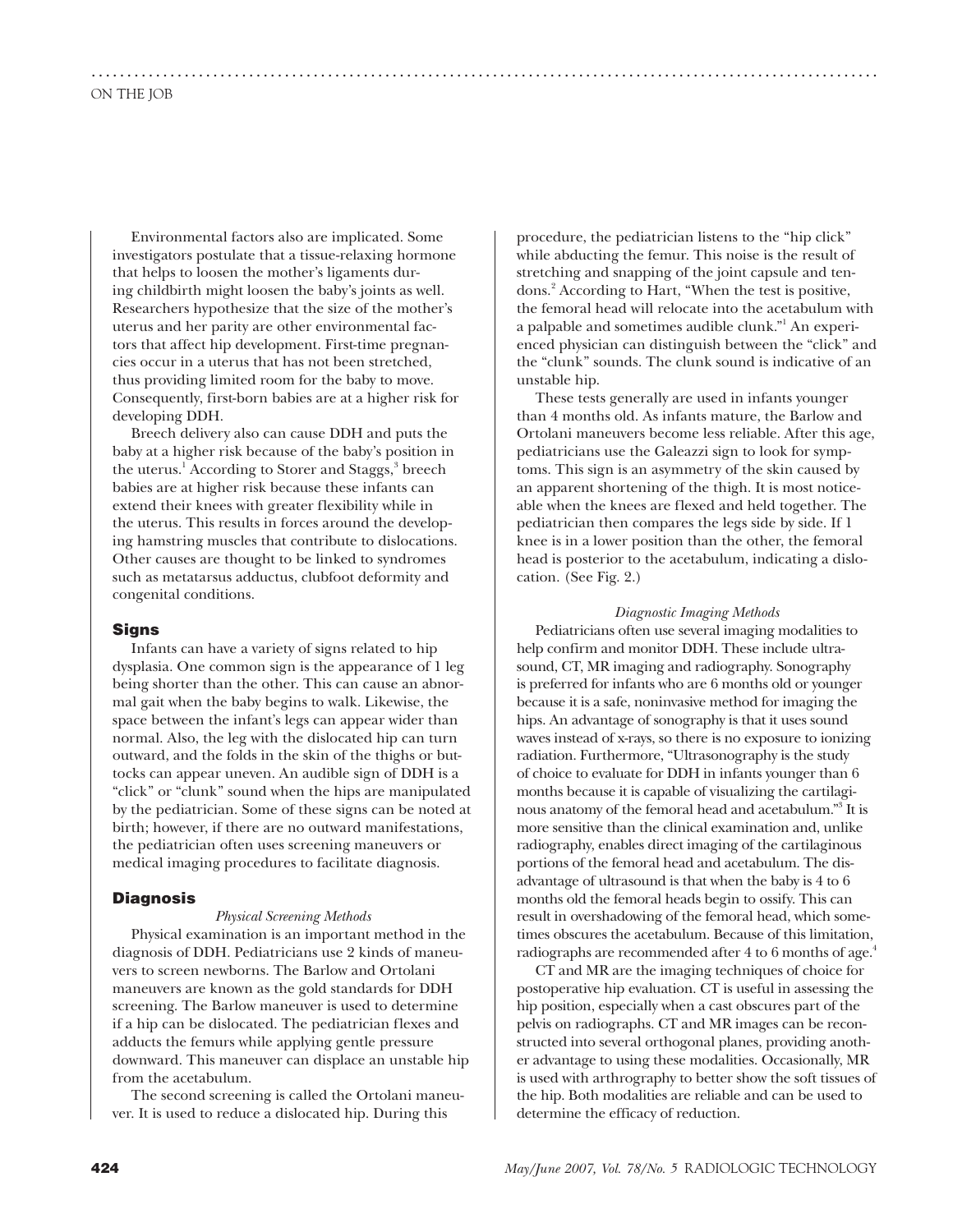

**Fig. 2.** *Galeazzi sign. This is a classic sign used to identify a unilateral hip dislocation. It is performed by placing the patient in a supine position with the hips and knees flexed. If the hip is dislocated, 1 leg appears shorter than the other, as in this example.*

Routine radiographs of the hips include an anteroposterior (AP) projection and an AP bilateral modified Cleaves method, commonly known to technologists as the "frog-leg" position. Radiologists use several reference lines and angles to evaluate radiographs of an infant's pelvis. One reference line is drawn horizontally through the triradiate cartilages of the pelvis and is called the Hilgenreiner line. Another line, called the Perkin line, is drawn perpendicular to the Hilgenreiner line along the lateral edges of the acetabula. The femoral head should lie in the lower medial quadrant formed by the Hilgenreiner and Perkin lines. When the femoral head lies within the superior or lateral quadrants, the hip is dysplastic. Another line, identified as the Shenton line, is defined by the superior border of the obturator foramen and the medial border of the femoral neck. Displacement of the hip joint is visible when there is a break in the Shenton line. $^2$  (See Fig. 3.)

#### **Treatment**

..............................................................................................................

Treatment options vary depending on the infant's age, overall health, medical history, extent of the condition and tolerance for procedures or therapies. The goal of all treatments is to put the femoral head back into the socket of the hip so it can develop normally. The most common treatments are placement of a Pavlik harness, the use of traction, casting and surgery combined with casting. Each of these treatment options is discussed briefly.



**Fig. 3.** *Reference lines used to evaluate DDH. Several radiographic measurements have been used to evaluate DDH. This radiograph demonstrates some of those lines and angles. The horizontal line labeled H is the Hilgenreiner line, drawn between the triradiate epiphyses. The 2 lines labeled P are the Perkin lines. They bisect the Hilgenreiner line at right angles, dividing each hip into 4 quadrants. In a normal hip, the proximal medial portion of the femur should be in the lower medial quadrant. If the head of the femur has begun to ossify, it also should be visualized in the lower medial quadrant. The double arrow signifies the acetabular index, which is the angle between the Hilgenreiner line and the triradiate epiphysis and acetabulum. This angle decreases with age and should be less than 20° by the age of 2 years. The Shenton line (S) is drawn from the medial border of the femoral neck to the inferior border of the pubic rami and should create a smooth arc. If the arc is disrupted, as is shown in the left hip, it indicates a hip subluxation or dislocation.*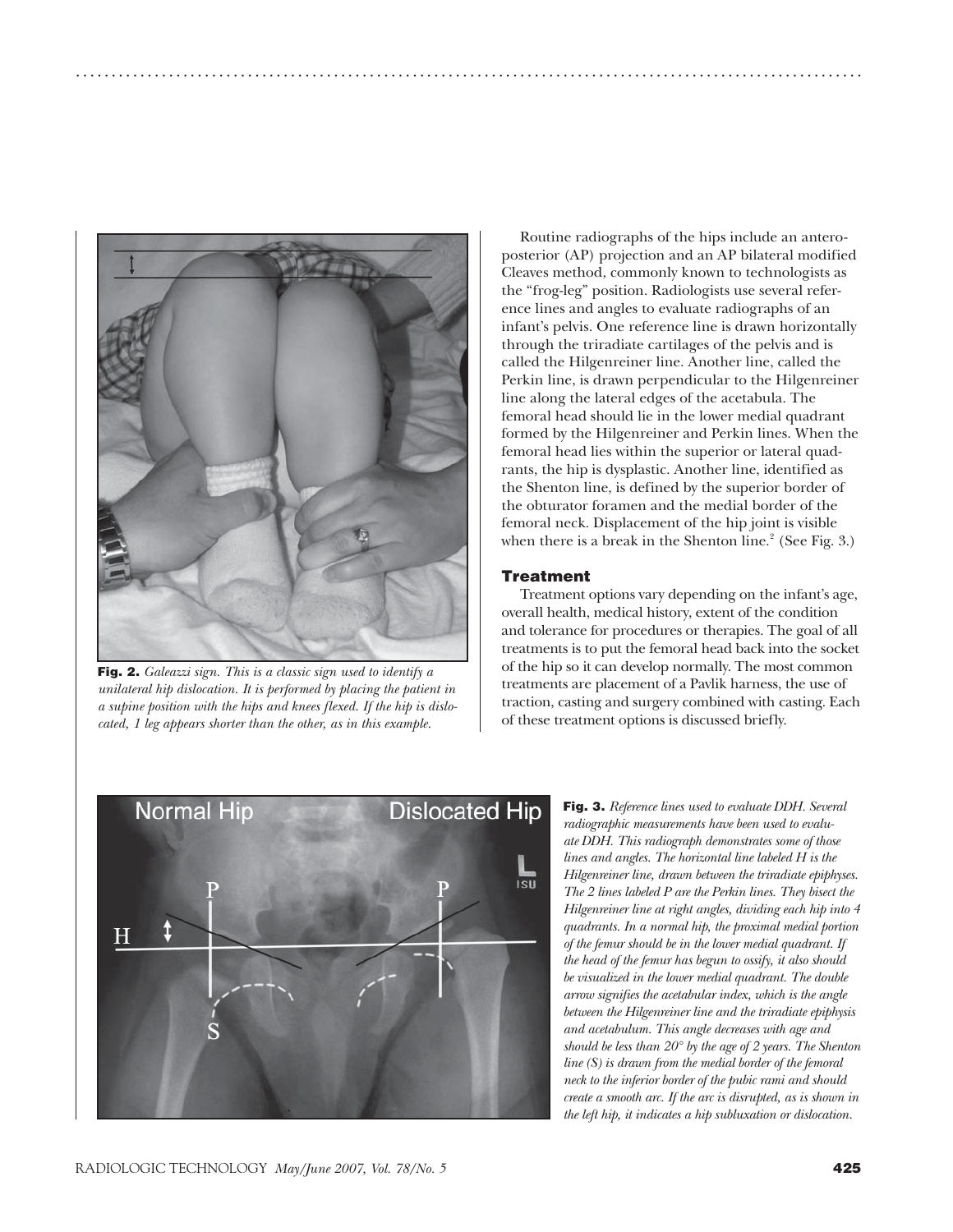

..............................................................................................................

**Fig. 4.** *The Pavlik harness is used in the treatment of DDH in infants. It holds the hips in the proper position so that they will form properly.*

## *The Pavlik Harness*

The Pavlik harness is a brace that maintains the hips in flexion and abduction. (See Fig. 4.) By flexing the legs upward, with the femurs abducted, the hips are held in the proper position for healing. This allows the hips to form normally and reduces the possibility of subluxation or dislocation. The harness is worn full time for 6 weeks, then part time for an additional 6 weeks. Radiographs are used to monitor the hip during this period.

#### *Traction*

Traction, another treatment option, applies force to stretch certain parts of the body. It consists of pulleys, strings, weights and a metal frame attached to a bed. Traction can be used for up to 6 weeks or longer. A study performed in 2000 of 145 children suggested that traction should precede the application of the Pavlik harness.<sup>5</sup> Again, radiographs are used to monitor treatment.

#### *Surgery and Casting*

 When other treatments are not successful or when DDH is diagnosed after a child is 18 months old, surgery may be required. The operation is called a hip reduction surgery and can be performed as an open or closed reduction. With closed reduction, the surgeon moves the head of the femur back into the socket.



**Fig. 5.** *The spica cast is applied to stabilize the hips after a reduction. It is made of fiberglass and wraps around the body from the midtorso to the distal legs.*

Frequently, the reduction is evaluated with an arthrogram and a postreduction CT scan. After successful manipulation, a spica cast is put on the baby. (See Fig. 5.) This cast is changed from time to time to accommodate the baby's growth and remains in place for 3 to 6 months until the hip returns to normal.

If the closed reduction procedure is unsuccessful, then an open surgical reduction is performed. During open reduction, the tissues are lengthened and the femoral head is placed into the acetabulum. The baby wears a cast for 6 to 8 weeks. As the child grows and develops, additional surgeries may be necessary because hip dislocations can recur.

## **Radiographic Imaging Methods**

Working with pediatric patients can be a challenging experience for all technologists. Because of the young age of children undergoing radiography for DDH, most will not be cooperative. For this reason, proper immobilization techniques might be necessary. The technologist should properly prepare the room before the patient and his or her parent or caregiver enter. Lead aprons, gonadal contact shields, lead gloves, sponges, sandbags, Velcro bands and tape should be readily available and within arm's reach. The technologist should drape the table with a clean sheet and have blankets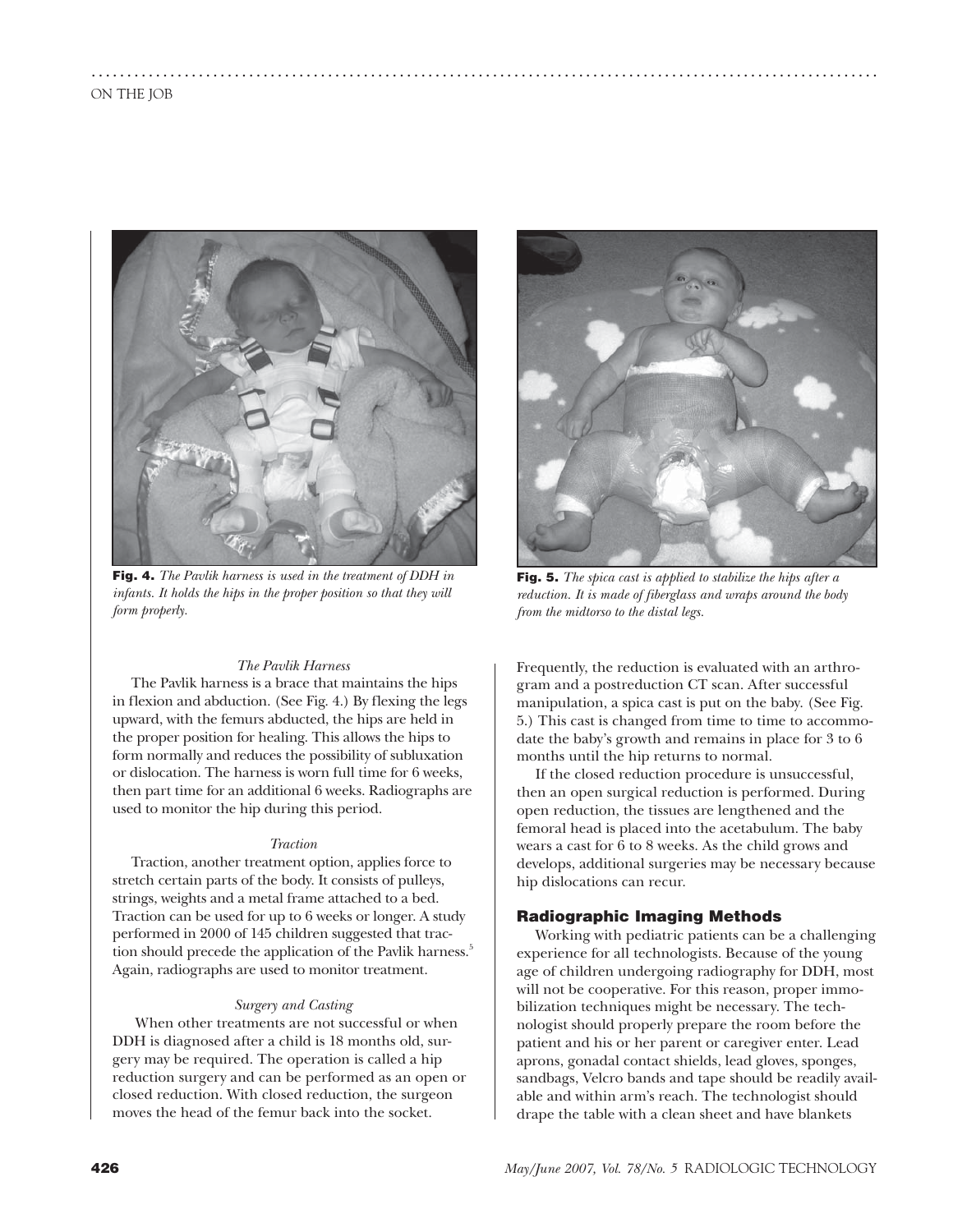nearby to cover the child when he or she is not being imaged. Align the x-ray tube and image receptor (IR), and then make any final adjustments before the exposure is made. These preparations will help ensure the smooth flow of the procedure.

Many children with DDH require multiple follow-up radiographs; it is paramount that technologists adhere to the ALARA (as low as reasonably achievable) principle. Technique charts should be consulted before any exposures. This will reduce the need for repeat examinations due to an improper selection of technical factors. Even though this procedure requires imaging the pelvic anatomy, gonadal contact shielding should be used. When imaging boys, the gonadal contact shield should cover the scrotum without obscuring the symphysis pubis. Gonadal protection also should be used when imaging girls, with the exception of the very first AP projection for the initial examination of the hips and pelvis.<sup>6</sup> Place the gonadal contact shield directly under the umbilicus with the widest part of the shield centered to the midline, level with the anterior superior iliac spines (ASISs). (See Fig. 6.) Children should never be left unattended in the room at any time. If assistance is required holding the child for the exposure, a lead apron and lead gloves must be provided for proper protection, according to ALARA principles.

Typically, a routine radiographic examination of a child with suspected DDH consists of 2 images: an AP pelvis and a bilateral frog leg. Both hips should be imaged for comparison and measurement purposes. Diapers and clothing must be removed from the pelvic area to eliminate artifacts. For the AP pelvic projection, place the child on the x-ray table and position the IR beneath the buttocks. The central ray (CR) of the tube should be perpendicular to the IR, centered midway between the level of the ASISs and the symphysis pubis at a 40-inch source-to-IR distance (SID). Carefully rotate the patient's feet internally 15º to 20º and properly immobilize them before exposure. (See Fig. 7.)

The second image is achieved by placing the plantar surfaces of the feet together and abducting both femurs 40º to 45º from the midline. (See Fig. 6.) Again, the CR is perpendicular to the IR, with the CR entering slightly above the symphysis pubis at a 40-inch SID. If the patient is able to cooperate, respiration should be suspended for both radiographic exposures. If the child is not cooperative, the technologist should watch the patient and perform the exposure when appropriate to eliminate motion artifacts.



**Fig. 6.** *Patient positioned in the bilateral modified Cleaves method, or frog-leg position, with gonadal contact shielding applied.*

# **Conclusion**

..............................................................................................................

Hip dysplasia continues to be a frequently missed diagnosis in pediatric practice, even with increased awareness about DDH. Newborn screening for DDH allows early detection of this condition, and starting treatment immediately after birth improves the baby's prognosis. Early detection is associated with a more successful outcome and less invasive treatment. Medical imaging plays an important role in diagnosing DDH and supporting treatment. Therapy consists of using a Pavlik harness, traction, casting or a combination of these methods. If these treatments are unsuccessful, then surgery might be necessary. If DDH is left untreated, the hip joint can grow abnormally, resulting in a permanent disability.

Perhaps the methods discussed in this article will come to mind the next time you are asked to perform a hip radiograph to rule out DDH.  $\blacklozenge$ 

#### **References**

- 1. Hart E, Albright M, Rebello G, Grottkau B. Developmental dysplasia of the hip. *Orthop Nur*. 2006;25(2):100-109.
- 2. Norton K. Developmental dysplasia of the hip. eMedicine Web site. Available at: www.emedicine.com/radio/topic212 .htm. Accessed November 26, 2006.
- 3. Storer S, Skaggs D. Developmental dysplasia of the hip. *Am Fam Physician*. 2006;74(8):1310-1316.
- 4. Weintroub S, Grill F. Ultrasonography in developmental dysplasia of the hip. *J Bone Joint Surg*. 2000;82a(7):1004-1018.